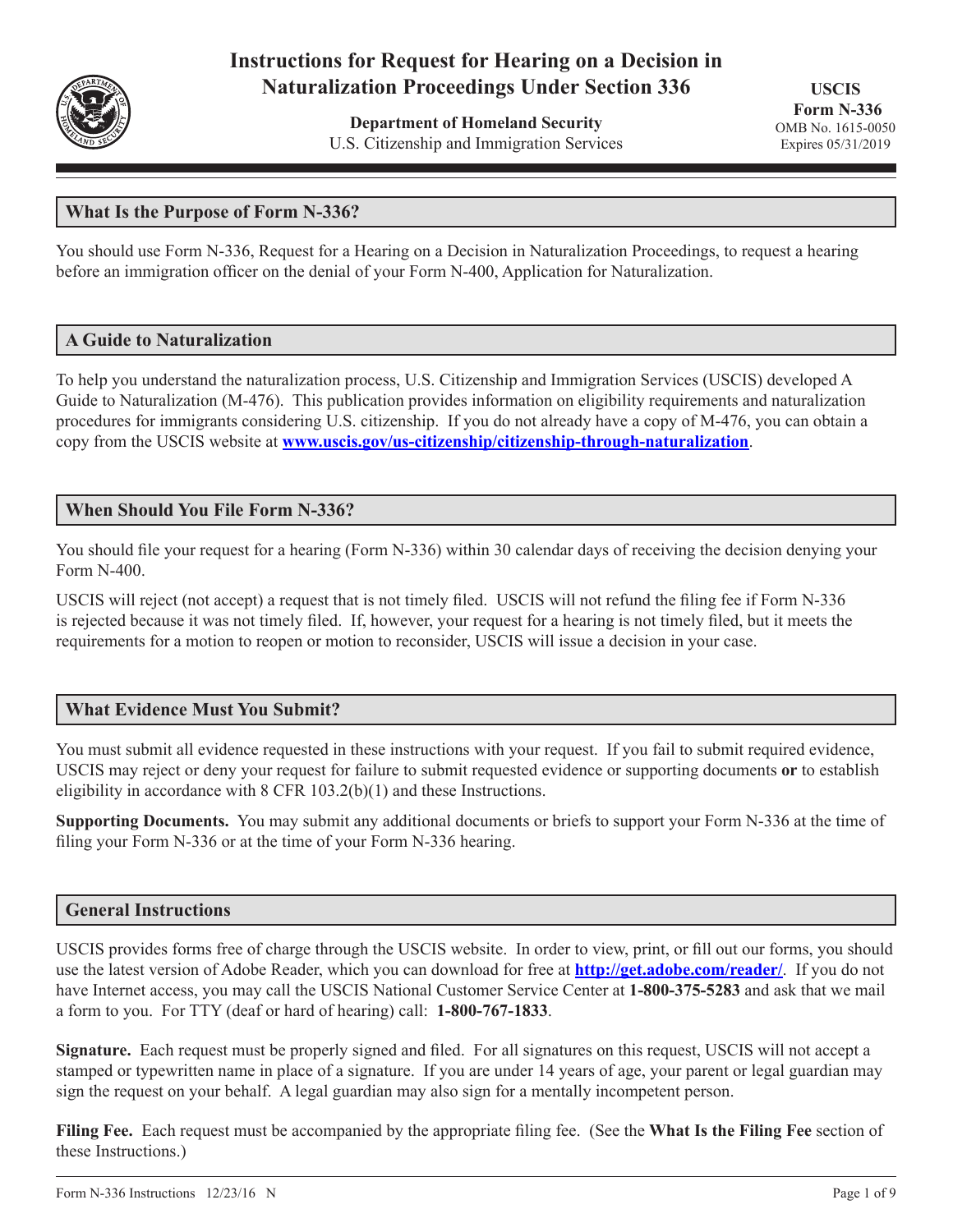**Biometric Services Fee.** If you file this request with USCIS, you do not need to include a biometric services fee at the time you submit your request. If you are later notified that you must submit biometrics, you will receive a biometric services appointment notice with instructions on how to submit the additional biometric services fee. If you file this request with an agency other than USCIS, please check with that agency to determine if and when you must submit a biometric services fee.

**Evidence.** At the time of filing, you must submit all evidence and supporting documentation listed in the **Specific Instructions** and **What Evidence Must You Submit** sections of these Instructions.

**Biometric Services Appointment.** USCIS may require that you appear for an interview or provide fingerprints, photograph, and/or signature at any time to verify your identity, obtain additional information, and conduct background and security checks, including a check of criminal history records maintained by the Federal Bureau of Investigation (FBI), before making a decision on your application, petition, or request. After USCIS receives your request and ensures it is complete, we will inform you in writing, if you need to attend a biometric services appointment. If an appointment is necessary, the notice will provide you the location of your local or designated USCIS Application Support Center (ASC) and the date and time of your appointment or, if you are currently overseas, instruct you to contact a U.S. Embassy, U.S. Consulate, or USCIS office outside the United States to set up an appointment.

If you are required to provide biometrics, at your appointment you must sign an oath reaffirming that:

- **1.** You provided or authorized all information in the request,
- **2.** You reviewed and understood all of the information contained in, and submitted with, your request, and
- **3.** All of this information was complete, true, and correct at the time of filing.

If you fail to attend your biometric services appointment, USCIS may deny your request.

**Copies.** You may submit legible photocopies of documents requested, unless the Instructions specifically state that you must submit an original document. USCIS may request an original document at the time of filing or at any time during processing of an application, petition, or request. If you submit original documents when not required, the documents may remain a part of the record, and USCIS will not automatically return them to you.

**Translations.** If you submit a document with information in a foreign language, you must also submit a full English translation. The translator must sign a certification that the English language translation is complete and accurate, and that he or she is competent to translate from the foreign language into English. The certification must include the translator's signature. DHS recommends the certification contain the translator's printed name and the date and the translator's contact information.

# **How To Fill Out Form N-336**

- **1.** Type or print legibly in black ink.
- **2.** If you need extra space to complete any item within this request, use the space provided in **Part 9. Additional Information** or attach a separate sheet of paper; type or print your name and Alien Registration Number (A-Number) (if any) at the top of each sheet; indicate the **Page Number**, **Part Number**, and **Item Number** to which your answer refers; and sign and date each sheet.
- **3.** Answer all questions fully and accurately. If a question does not apply to you (for example, if you have never been married and the question asks "Provide the name of your current spouse"), type or print "N/A," unless otherwise directed. If your answer to a question which requires a numeric response is zero or none (for example, "How many children do you have" or "How many times have you departed the United States"), type or print "None," unless otherwise directed.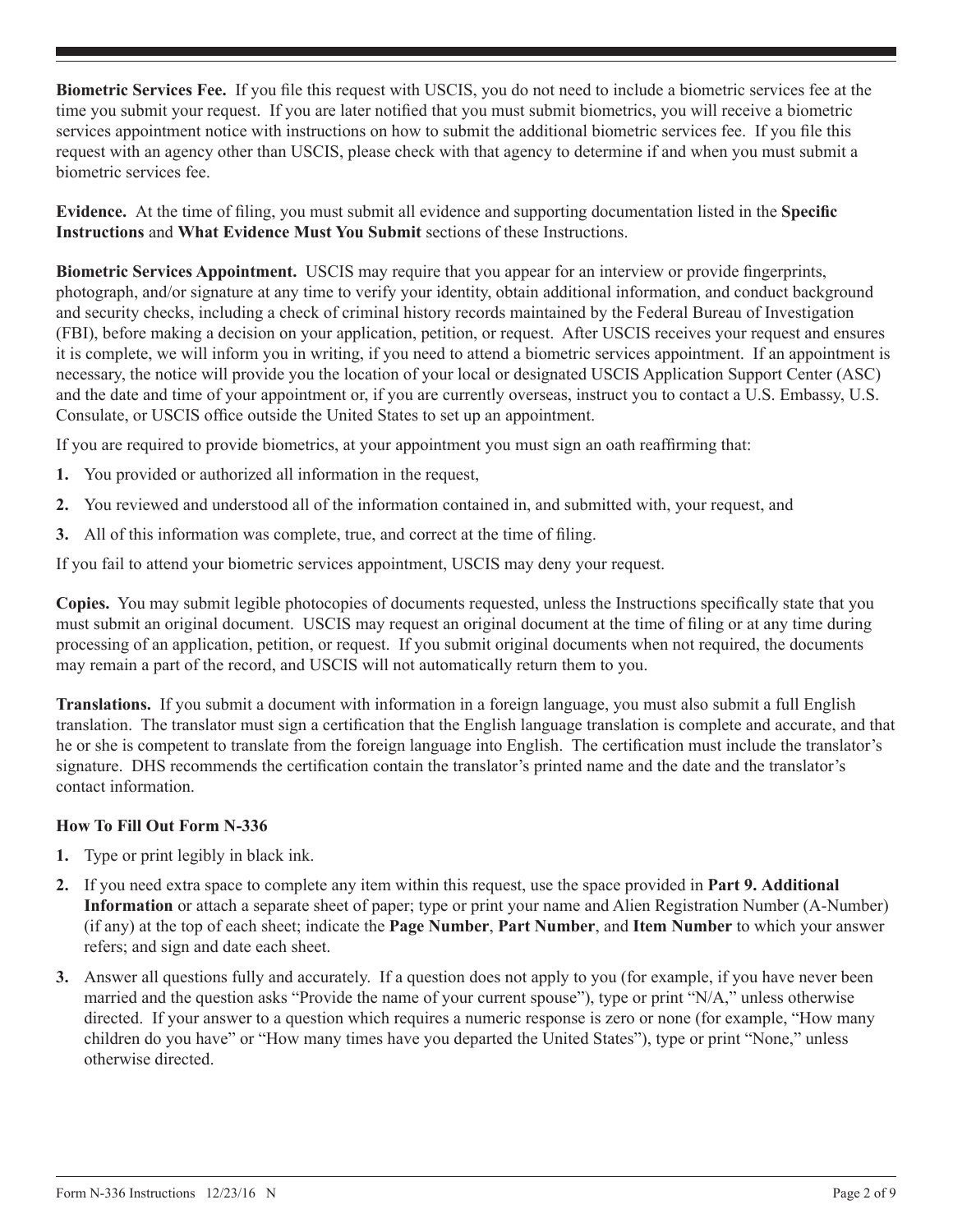**4.** Avoid highlighting, crossing out, or printing outside the area provided for a response.

If you must make substantial corrections to your Form N-336, USCIS recommends that you begin with a new Form N-336 rather than using correction tape or fluid to white out information. USCIS scanners may see through the white correction tape or fluid. This may lead to incorrect information being captured in USCIS systems which may cause processing delays or a rejection of your Form N-336.

Ensure that you are using the correct edition of the Form N-336. The correct edition is available on the USCIS website at **www.uscis.gov/N-336**.

**5.** Provide your Alien Registration Number (A-Number) on the top right corner of each page. Your A-Number is located on your Permanent Resident Card (formerly known as the Alien Registration or "Green" Card). The A-Number on your card consists of seven to nine numbers, depending on when your record was created. If the A-Number on your card has fewer than nine numbers, place enough zeros before the first number to make a total of nine numbers on Form N-336. For example, type or print number A1234567 as A001234567, or type or print number A12345678 as A012345678.

# **Specific Instructions**

#### **This request is divided into nine parts.**

#### **Part 1. Information About You, the Naturalization Applicant**

**Item Number 1. Current Legal Name.** Your current legal name is the name on your birth certificate unless it has been changed after birth by a legal action such as a marriage or court order. Do not provide a nickname.

**Item Number 2. Other Names Used** (if any)**.** List all other names you have ever used, including aliases, maiden name, and nicknames. If you need extra space to complete this section, use the space provided in **Part 9. Additional Information**.

**Item Number 3. Date of Birth.** Provide your date of birth in the mm/dd/yyyy format. For example, type or print May 1, 1958, as 05/01/1958.

**Item Number 4. USCIS Online Account Number** (if any)**.** If you have previously filed an application, petition, or request using the USCIS online filing system (previously called USCIS Electronic Immigration System (USCIS ELIS)), provide the USCIS Online Account Number you were issued by the system. You can find your USCIS Online Account Number by logging in to your account and going to the profile page. If you previously filed certain applications, petitions, or requests on a paper form via a USCIS Lockbox facility, you may have received a USCIS Online Account Access Notice issuing you a USCIS Online Account Number. If you received such a notice, your USCIS Online Account Number can be found at the top of the notice. If you were issued a USCIS Online Account Number, enter it in the space provided. The USCIS Online Account Number is **not** the same as an A-Number.

**Item Number 5. Physical Address.** Provide the address where you now reside. If you received benefits under the Violence Against Women Act (VAWA) you may provide your safe address. Do not provide a Post Office (PO) Box number here unless that is your **ONLY** address.

If you reside outside the United States: If you do not have a State or Province, enter the name of your city again in that box. If you do not have a ZIP or Postal Code, enter 00000 in the ZIP or Postal Code box.

**Item Number 6. Mailing Address.** Provide your mailing address even if it is the same as your home address. Provide "In Care Of Name" information, if applicable. You must type or print something in every box, except an apartment number or "In Care Of Name" if you do not have one, within "Mailing Address."

**NOTE:** USCIS may not be able to contact you if you do not provide a complete and valid address. Your Form N-336 may be delayed or you may not be able to seek a hearing on your Form N-400 denial. In addition, USCIS may not be able to return the filing fee for Form N-336 to you if you do not type or print a complete and valid address. If USCIS cannot return the filing fee, USCIS will cash your check.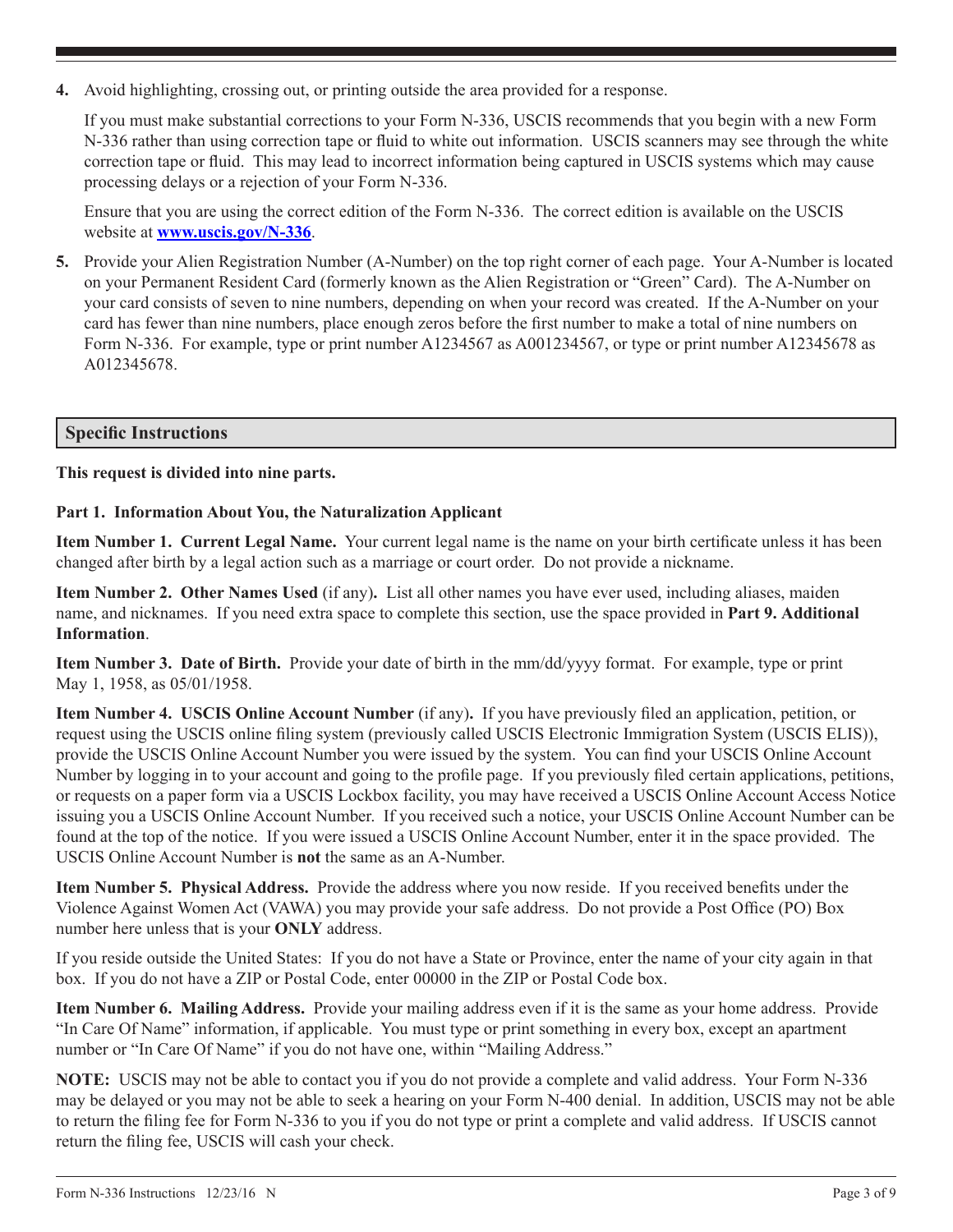**Item Number 7. Contact Information.** Enter your contact information in **Items A. - E.**

# **Part 2. Information About Form N-400 On Which You (the Naturalization Applicant) Are Requesting a Hearing**

**Item Number 1. Form N-400 Receipt Number.** Provide the Form N-400 receipt number for which you are requesting a hearing. The receipt number is located on the receipt notice you received after you filed your Form N-400 with USCIS. It appears in the upper left corner of your notice.

**Item Number 2. Date of Form N-400 Denial Notice** (mm/dd/yyyy)**.** Provide the date that USCIS denied your Form N-400.

**Item Number 3. USCIS Office That Issued Form N-400 Denial Notice.** Provide the location of the USCIS local office that issued the denial.

# **Part 3. Biographic Information**

Provide the biographic information requested in **Part 3.**, **Item Numbers 1. - 6.** Providing this information as part of your request may reduce the time you spend at your USCIS ASC appointment as described in the **Biometric Services Appointment** section of these Instructions.

**Item Numbers 1. - 2. Ethnicity and Race.** Select the boxes that best describe your ethnicity and race.

# **Categories and Definitions for Ethnicity and Race**

- **1. Hispanic or Latino.** A person of Cuban, Mexican, Puerto Rican, South or Central American, or other Spanish culture or origin, regardless of race. (**NOTE:** This category is only included under Ethnicity in **Part 3.**, **Item Number 1.**)
- **2. White.** A person having origins in any of the original peoples of Europe, the Middle East, or North Africa.
- **3. Asian.** A person having origins in any of the original peoples of the Far East, Southeast Asia, or the Indian subcontinent including, for example, Cambodia, China, India, Japan, Korea, Malaysia, Pakistan, the Philippine Islands, Thailand, and Vietnam.
- **4. Black or African American.** A person having origins in any of the black racial groups of Africa.
- **5. American Indian or Alaska Native.** A person having origins in any of the original peoples of North and South America (including Central America), and who maintains tribal affiliation or community attachment.
- **6. Native Hawaiian or Other Pacific Islander.** A person having origins in any of the original peoples of Hawaii, Guam, Samoa, or other Pacific Islands.

**Item Number 3. Height.** Select the values that best match your height in feet and inches. For example, if you are five feet and nine inches, select "5" for feet and "09" for inches. Do not enter your height in meters or centimeters.

**Item Number 4. Weight.** Enter your weight in pounds. If you do not know your weight, or need to enter a weight under 30 pounds or over 699 pounds, enter "000." Do not enter your weight in kilograms.

**Item Number 5. Eye Color.** Select the box that best describes the color of your eyes.

**Item Number 6. Hair Color.** Select the box that best describes the color of your hair.

#### **Part 4. Reason You Are Requesting a Hearing**

Provide the reasons you are requesting a hearing on your denied Form N-400. You may attach additional documents or briefs to support your Form N-336.

#### **Part 5. Individuals With Disabilities and/or Impairments**

USCIS is committed to providing reasonable accommodations for qualified individuals with disabilities and/or impairments that will help them fully participate in USCIS programs and benefits.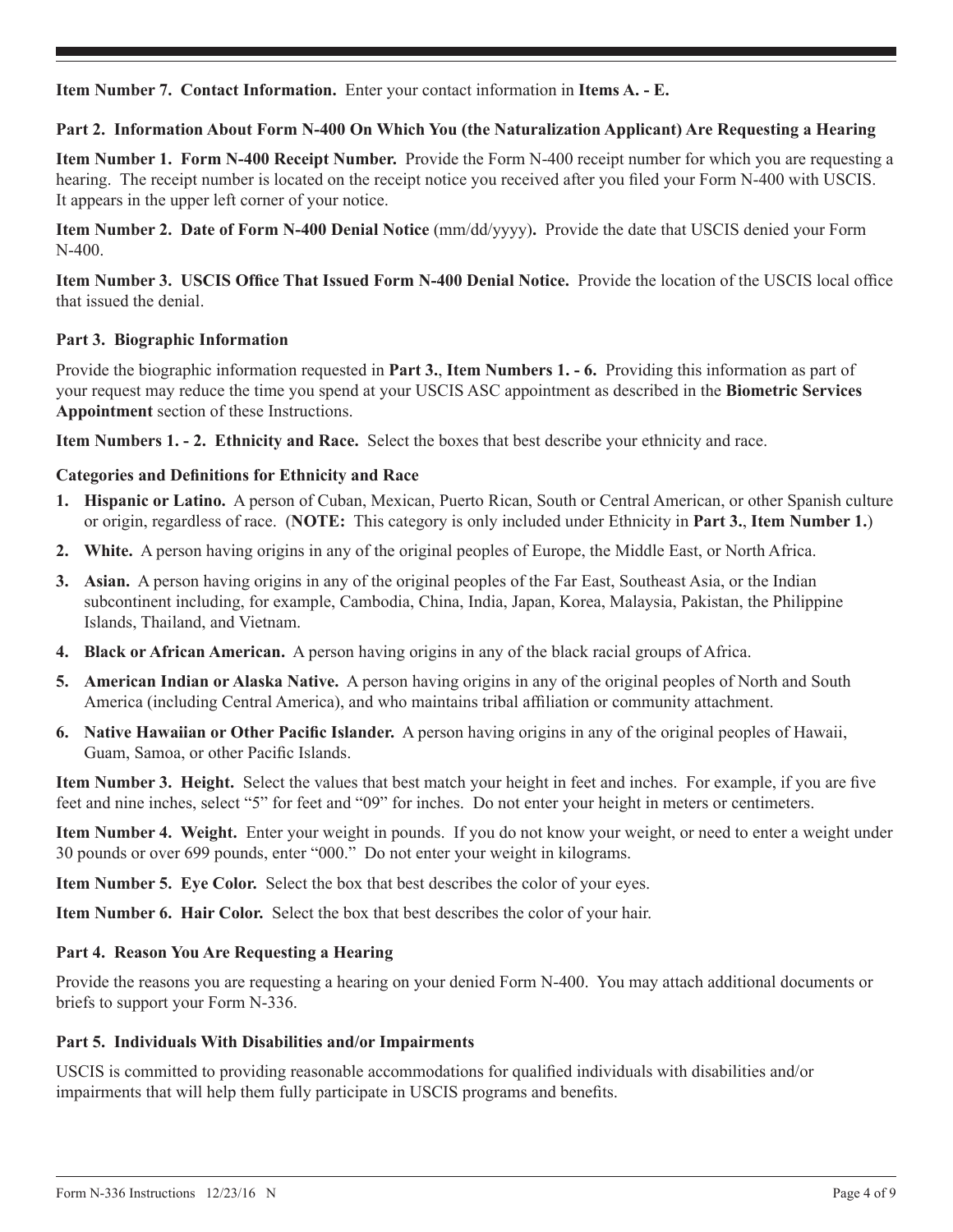Reasonable accommodations vary with each disability and/or impairment. They may involve modifications to practices or procedures. There are various types of reasonable accommodations that USCIS may offer. Examples include but are not limited to:

- **1.** If you are deaf or hard of hearing, USCIS may provide you with a sign-language interpreter at an interview or other immigration benefit-related appointment;
- **2.** If you are blind or have low vision, USCIS may permit you to take a test orally rather than in writing; or
- **3.** If you are unable to travel to a designated USCIS location for an interview, USCIS may visit you at your home or a hospital.

If you believe that you need USCIS to accommodate your disability and/or impairment, select "Yes" and then any applicable box in **Items A. - C.** in **Item Number 1.** that describes the nature of your disabilities and/or impairments. Also, describe the types of accommodations you are requesting on the lines provided. If you are requesting a signlanguage interpreter, indicate for which language. If you need extra space to complete this section, use the space provided in **Part 9. Additional Information**.

**NOTE:** All domestic USCIS facilities meet the Accessibility Guidelines of the Americans with Disabilities Act, so you do not need to contact USCIS to request an accommodation for physical access to a domestic USCIS office. However, in **Part 5.** of this request, you can indicate whether you use a wheelchair. This will allow USCIS to better prepare for your visit.

**NOTE:** USCIS also ensures that limited English proficient (LEP) individuals are provided meaningful access at an interview or other immigration benefit-related appointment, unless otherwise prohibited by law. LEP individuals may bring a qualified interpreter to the interview.

USCIS considers requests for reasonable accommodations on a case-by-case basis, and we will make our best efforts to reasonably accommodate your disabilities and/or impairments. USCIS will not exclude you from participating in USCIS programs or deny your request because of your disabilities and/or impairments. Requesting and/or receiving an accommodation will not affect your eligibility for an immigration benefit.

# **Part 6. Naturalization Applicant's Statement, Contact Information, Certification, and Signature**

**Item Numbers 1. - 6.** Select the appropriate box to indicate whether you read this request yourself or whether you had an interpreter assist you. If someone assisted you in completing the request, select the box indicating that you used a preparer. Further, you must sign and date your request and provide your daytime telephone number, mobile telephone number (if any), and email address (if any). Every request **MUST** contain the signature of the naturalization applicant (or parent or legal guardian, if applicable). A stamped or typewritten name in place of a signature is not acceptable.

# **Part 7. Interpreter's Contact Information, Certification, and Signature**

**Item Numbers 1. - 7.** If you used anyone as an interpreter to read the Instructions and questions on this request to you in a language in which you are fluent, the interpreter must fill out this section, provide his or her name, the name and address of his or her business or organization (if any), his or her daytime telephone number, his or her mobile telephone number (if any), and his or her email address (if any). The interpreter must sign and date the request.

# **Part 8. Contact Information, Declaration, and Signature of the Person Preparing this Request, if Other Than the Naturalization Applicant**

**Item Numbers 1. - 8.** This section must contain the signature of the person who completed your request, if other than you, the naturalization applicant. If the same individual acted as your interpreter **and** your preparer, that person should complete both **Part 7.** and **Part 8.** If the person who completed this request is associated with a business or organization, that person should complete the business or organization name and address information. Anyone who helped you prepare this request **MUST** sign and date the request. A stamped or typewritten name in place of a signature is not acceptable. If the person who helped you prepare your request is an attorney or accredited representative, whose representation extends beyond preparation of this request, he or she may be obliged to also submit a completed Form G-28, Notice of Entry of Appearance as Attorney or Accredited Representative, along with your request.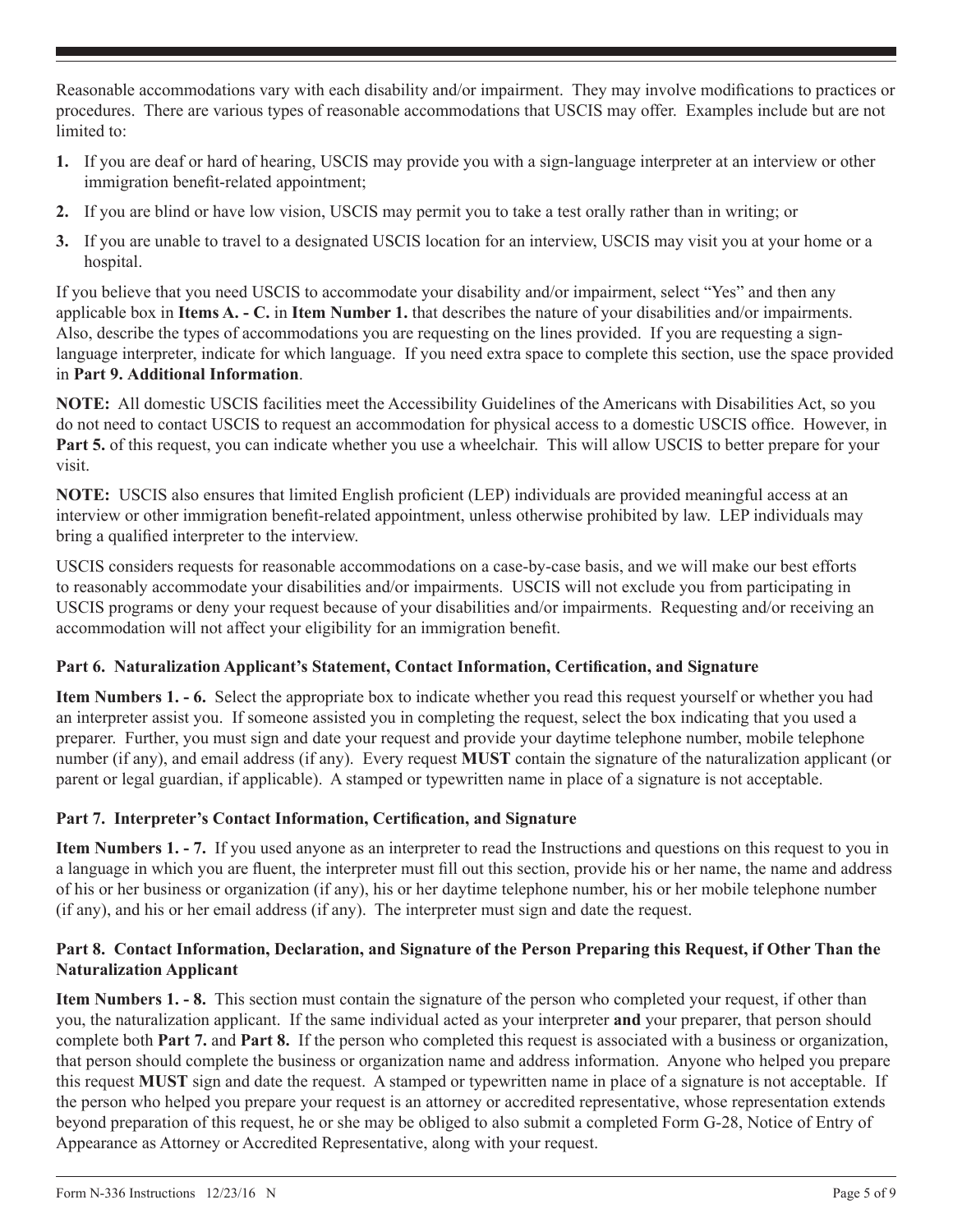#### **Part 9. Additional Information**

**Item Numbers 1. - 6.** If you need extra space to provide any additional information within this request, use the space provided in **Part 9. Additional Information**. If you need more space than what is provided in **Part 9.**, you may make copies of **Part 9.** to complete and file with your request, or attach a separate sheet of paper. Type or print your name and A-Number (if any) at the top of each sheet; indicate the **Page Number**, **Part Number**, and **Item Number** to which your answer refers; and sign and date each sheet.

**We recommend that you print or save a copy of your completed request to review in the future and for your records. We recommend that you review your copy of your completed request before you come to your biometric services appointment at a USCIS ASC.** At your appointment, USCIS will permit you to complete the request process only if you are able to confirm, under penalty of perjury, that all of the information in your request is complete, true, and correct. If you are not able to make that attestation in good faith at that time, USCIS will require you to return for another appointment.

#### **What Is the Filing Fee?**

The filing fee for Form N-336 is **\$700**.

**NOTE:** Members or veterans of any branch of the U.S. Armed Forces do not need to pay a filing fee to file Form N-336 if they have filed Form N-400 under the Immigration and Nationality Act (the INA) sections 328 or 329 and their Form N-400 has been denied.

**NOTE:** The filing fee is not refundable, regardless of any action USCIS takes on this request. **DO NOT MAIL CASH.** You must submit all fees in the exact amounts.

#### **Use the following guidelines when you prepare your check or money order for the Form N-336 filing fee:**

- **1.** The check or money order must be drawn on a bank or other financial institution located in the United States and must be payable in U.S. currency; **and**
- **2.** Make the check or money order payable to **U.S. Department of Homeland Security**.

**NOTE:** Spell out U.S. Department of Homeland Security; do not use the initials "USDHS" or "DHS."

**3.** If you live outside the United States, contact the nearest U.S. Embassy or U.S. Consulate for instructions on the method of payment.

**Notice to Those Making Payment by Check.** If you send us a check, USCIS will convert it into an electronic funds transfer (EFT). This means we will copy your check and use the account information on it to electronically debit your account for the amount of the check. The debit from your account will usually take 24 hours and your bank will show it on your regular account statement.

You will not receive your original check back. We will destroy your original check, but will keep a copy of it. If USCIS cannot process the EFT for technical reasons, you authorize us to process the copy in place of your original check. If your check is returned as unpayable, USCIS will re-submit the payment to the financial institution one time. If the check is returned as unpayable a second time, we will reject your request and charge you a returned check fee.

# **How To Check If the Fees Are Correct**

Form N-336's filing fee is current as of the edition date in the lower left corner of this page. However, because USCIS fees change periodically, you can verify that the fees are correct by following one of the steps below.

- **1.** Visit the USCIS website at **www.uscis.gov**, select "FORMS," and check the appropriate fee; or
- **2.** Call the USCIS National Customer Service Center at **1-800-375-5283** and ask for fee information. For TTY (deaf or hard of hearing) call: **1-800-767-1833**.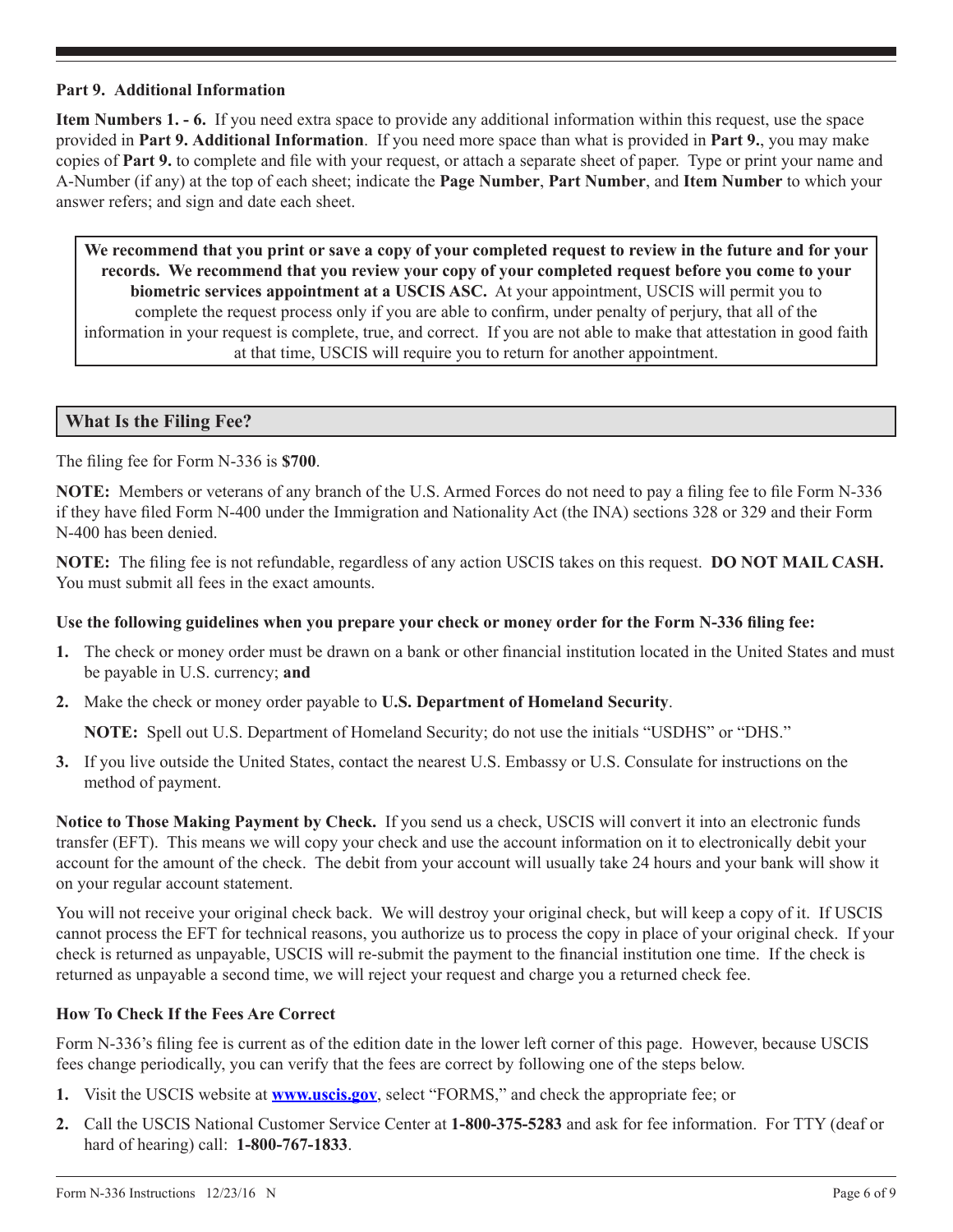**NOTE:** If your Form N-336 requires payment of a biometric services fee for USCIS to take your fingerprints, photograph, and/or signature, you can use the same procedure to obtain the correct biometric services fee.

# **Fee Waiver**

You may be eligible for a fee waiver under 8 CFR 103.7(c). If you believe you are eligible for a fee waiver, complete Form I-912, Request for Fee Waiver (or a written request) and submit it and any required evidence of your inability to pay the filing fee with this request. You can review the fee waiver guidance at **www.uscis.gov/feewaiver**.

# **Attorney or Accredited Representative**

You may be represented, at no expense to the U.S. Government, by an attorney or other duly accredited representative. Your representative must submit Form G-28, Notice of Entry of Appearance as Attorney or Accredited Representative, with your Form N-336. Your representative may also submit Form G-28 at the time of your interview. Form G-28 can be obtained by visiting the USCIS website at **www.uscis.gov**, calling our toll-free number at **1-800-870-3676**, or by contacting the USCIS National Customer Service Center at **1-800-375-5283**. For TTY (deaf or hard of hearing) call: **1-800-767-1833**.

# **Where To File?**

Please see our website at **www.uscis.gov/N-336** or call our National Customer Service Center at **1-800-375-5283** for the most current information about where to file this request. For TTY (deaf or hard of hearing) call: **1-800-767-1833**.

#### **Address Change**

A naturalization applicant who is not a U.S. citizen must notify USCIS of his or her new address within 10 days of moving from his or her previous residence. For information on filing a change of address go to the USCIS website at **<www.uscis.gov/addresschange>** or contact the USCIS National Customer Service Center at **1-800-375-5283**. For TTY (deaf or hard of hearing) call: **1-800-767-1833**.

**NOTE:** Do not submit a change of address request to USCIS Lockbox facilities because the Lockbox does not process change of address requests.

#### **Processing Information**

**Any Form N-336 that is not signed or accompanied by the correct fee, except those accompanied by a fee waiver request (Form I-912, Request for Fee Waiver), will be rejected. A Form N-336 that is not completed according to these Instructions, is missing pages or otherwise not executed in its entirety may be rejected or delayed. If USCIS rejects your Form N-336 for any of the reasons above, the form and any fees will be returned to you if you provide a complete mailing address, and you will be notified why the form is considered deficient. You may correct the deficiency and refile a Form N-336. An application, petition, or request is not considered properly filed until accepted by USCIS.**

**Initial Processing.** Once USCIS accepts your request we will check it for completeness. If you do not completely fill out request, you will not establish a basis for your eligibility and USCIS may reject or deny your request.

**Requests for More Information.** We may request that you provide more information or evidence to support your request. We may also request that you provide the originals of any copies you submit. USCIS will return any requested originals when they are no longer needed.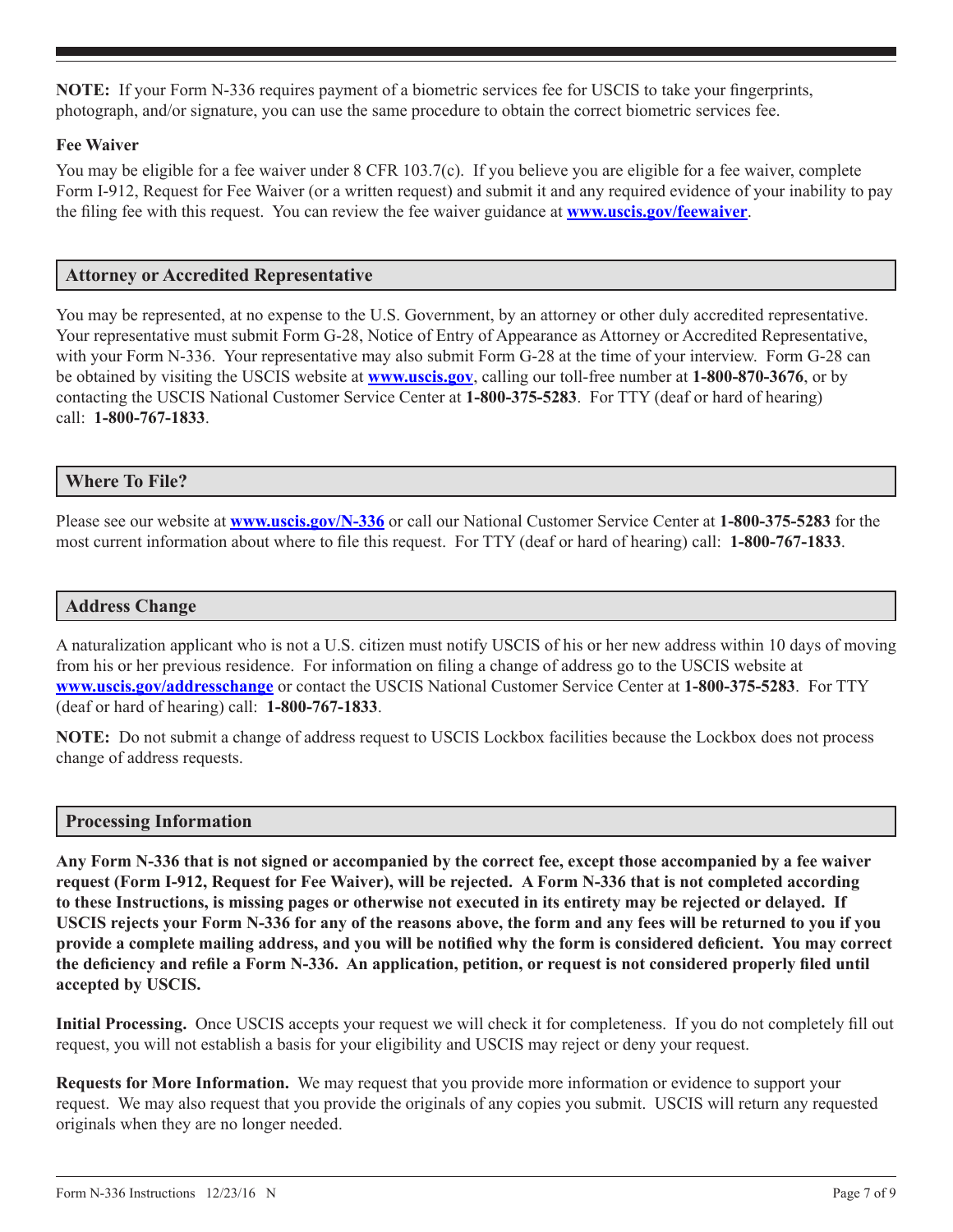**Requests for Interview.** We may request that you appear at a USCIS office for an interview based on your request. At the time of any interview or other appearance at a USCIS office, we may require that you provide your fingerprints, photograph, and/or signature to verify your identity and/or update background and security checks.

**Decision.** The decision on Form N-336 involves a determination of whether you have established eligibility for the immigration benefit you are seeking. USCIS will notify you of the decision in writing.

#### **USCIS Forms and Information**

To ensure you are using the latest version of this request, visit the USCIS website at **www.uscis.gov** where you can obtain the latest USCIS forms and immigration-related information. If you do not have Internet access, you may order USCIS forms by calling the Forms Request Line at **1-800-870-3676**. You may also obtain forms and information by calling the USCIS National Customer Service Center at **1-800-375-5283**. For TTY (deaf or hard of hearing) call: **1-800-767-1833**.

Instead of waiting in line for assistance at your local USCIS office, you can schedule an appointment online at **www.uscis.gov**. Select "Schedule an appointment online" and follow the screen prompts to set up your appointment. Once you finish scheduling an appointment, the system will generate an appointment notice for you.

#### **Penalties**

If you knowingly and willfully falsify or conceal a material fact or submit a false document with your Form N-336, we will deny your Form N-336 and may deny any other immigration benefit. In addition, you will face severe penalties provided by law and may be subject to criminal prosecution.

# **USCIS Privacy Act Statement**

**AUTHORITIES:** The information requested on this request, and the associated evidence, is collected under the Immigration and Nationality Act, section 101.

**PURPOSE:** The primary purpose for providing the requested information on this request is to determine if you have established eligibility for the immigration benefit for which you are filing. The Department of Homeland Security (DHS) will use the information you provide to grant or deny the immigration benefit you are seeking.

**DISCLOSURE:** The information you provide is voluntary. However, failure to provide the requested information, and any requested evidence, may delay a final decision in your case or result in denial of your request.

**ROUTINE USES:** DHS may share the information you provide on this request with other Federal, state, local, and foreign government agencies and authorized organizations. DHS follows approved routine uses described in the associated published system of records notices [DHS/USCIS-007 - Benefits Information System and DHS/USCIS-001 - Alien File, Index and National File Tracking System Records] which you can find at **www.dhs.gov/privacy**. DHS may also share the information, as appropriate, for law enforcement purposes or in the interest of national security.